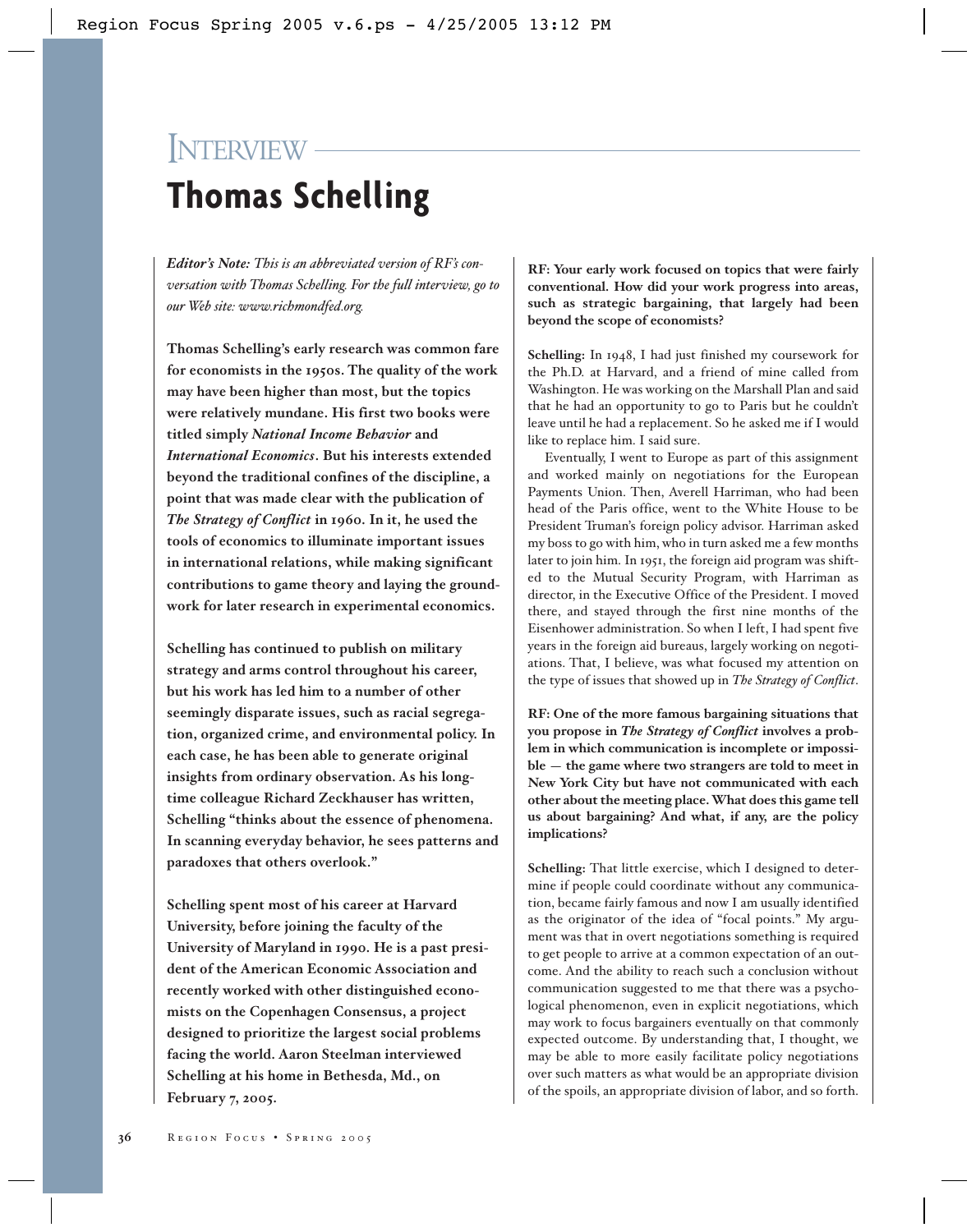# **RF: What were the responses when you originally posed this question to people?**

**Schelling:** When I first asked that question, way back in the 1950s, I was teaching at Yale. A lot of the people to whom I sent the questionnaire were students, and a large share of them responded: under the clock at the information desk at Grand Central Station. That was because in the 1950s most of the male students in New England were at men's colleges and most of the female students were at women's colleges. So if you had a date, you needed a place to meet, and instead of meeting in, say, New Haven, you would meet in New York. And, of course, all trains went



Some cities have more obvious focal points than others. For instance, if I asked people where would you meet in

Paris, they probably would have no trouble. Most would go to the Eiffel Tower. But in other cities, it's not so clear.

The question first occurred to me while I was driving across country with two college friends. We were going from San Diego to New Hampshire and back, and camping along the way. We stopped in San Antonio and one of the other two guys got out and bought some peanut butter and crackers. While

he was gone, a police officer made me move on, and because of the one-way streets, it took me about 10 minutes to get back to where I dropped him off, and he wasn't there. I kept circling around and eventually we found each other. But we realized that this could happen to us in any city, and we should come up with a plan about how to meet if we got separated.

We spent the whole afternoon thinking about it individually, but not talking about it, and that evening around the campfire we compared notes. We all wound up in the same place. The criteria we used were the following: Every city had to have this place and there could be only one of it, you had to be able to find it by asking any police officer or fireman, and you had to be able to reach it by public trans-



I consider myself in the rational-choice school, absolutely. But I am more interested in the exceptions than many other economists. portation. That narrowed the list down to the town hall or the main police station or the main post office.

Well, before we left home, we had each given our mothers a list of cities in which we would look for mail, and the way you get mail when you are traveling across country is to have the letter sent to your name, care of general delivery, and it arrives at the main post office in that city. That occurred to all three of us, and if we had to choose among the places that shared the criteria we described, the main post office seemed to be the obvious choice.

**RF: You begin many of your papers with examples that are taken from everyday**

**life. For instance, in "Hockey Helmets, Daylight Saving, and Other Binary Choices," you use the case of a player for the Boston Bruins who suffered a severe head injury to demonstrate why some collective action problems can be so difficult to solve — in this case, getting** 

> **hockey players to voluntarily wear helmets. Is this a conscious strategy of yours to engage readers in what otherwise might seem like an abstract discussion?**

> **Schelling:** I always try to find something that I can put in the first paragraph to make the article sound interesting. It was just a coincidence that the hockey player had been hit in the head and that

I had noticed it. It was a good example of a scenario in which everyone might wish to be compelled to do something that they wouldn't do on their own individually. So I think that has been part of my style. I wrote a textbook in international economics that had about a dozen policy chapters. I tried to have the first page of every chapter present an interesting puzzle or phenomenon that would get the interest of the readers.

**RF: You have written that the "ordinary human being is sometimes … not a single rational individual. Some of us for some decisions are more like a small collectivity than like the textbook consumer." Could you explain what you mean by this, perhaps through a few examples?** Sions are more like a small collective<br>textbook consumer." Could you<br>hean by this, perhaps through a few<br>seems in the substitution of the substitution<br> $S_{PRING\ 2005}$  . REGION FOCUS 37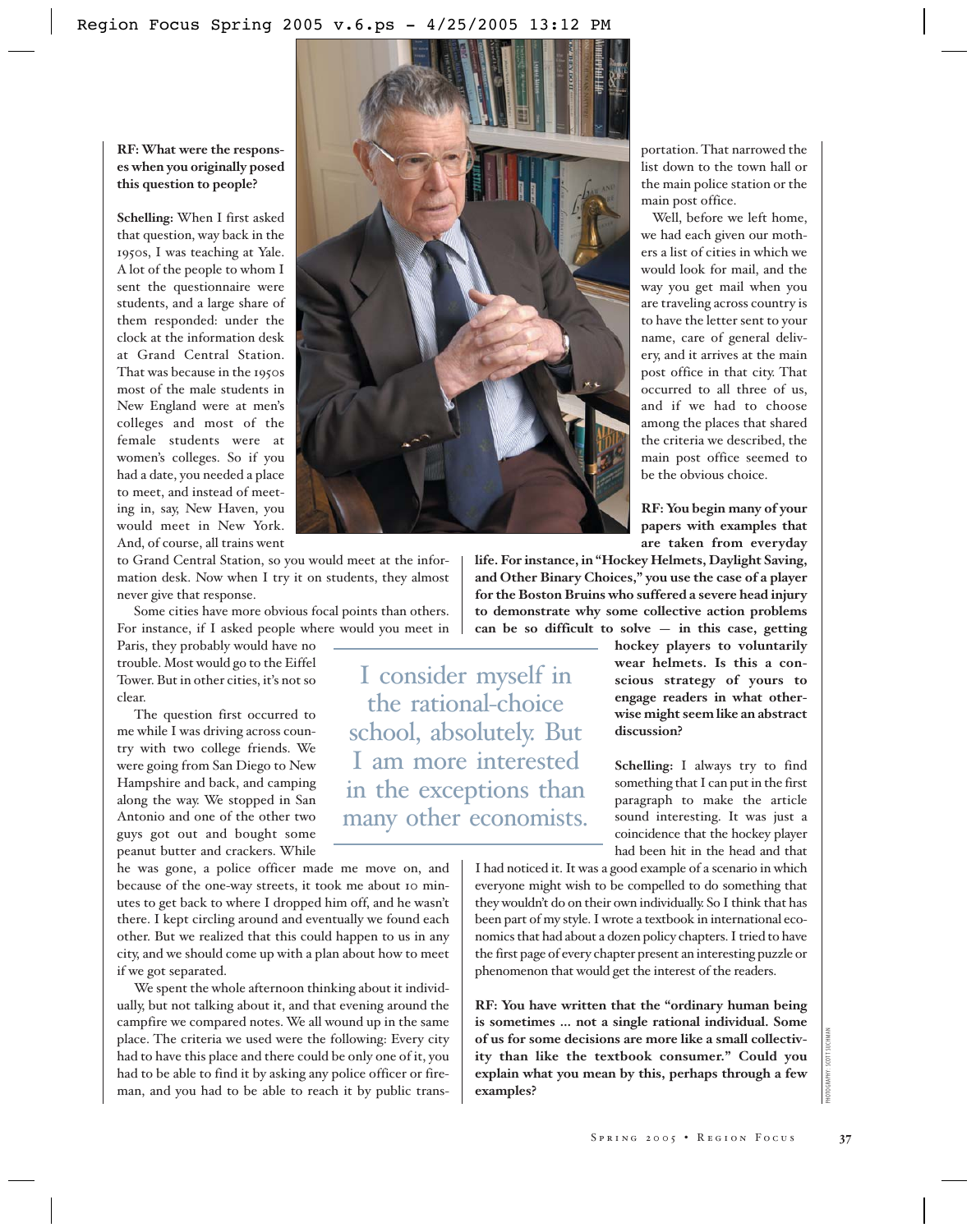**Schelling:** I started working on that subject in the 1970s when I was asked to join a committee of the National Academy of Sciences on substance abuse and habitual behavior. I was the only economist there. Everyone else was a specialist on a certain type of addictive substance such as heroin or some other health problem like obesity. It seemed to be taken for granted that if you were addicted -- whether to heroin or alcohol or nicotine — there wasn't much you could do for yourself. I argued that this was not the case, and gave a number of examples of ways people can help themselves avoid relapse.

For instance, one person tried to show how addictive heroin was by pointing out that many former users, even those who had avoided heroin for a long time, would be likely to use the drug again if they were to hang out with the people they used to shoot up with or even if they listened to the same music that they played when they used heroin in the past. I pointed out that there was some instructive material right there. Don't associate with the same people. Don't listen to the same music. And if the place where you used to use heroin is on your way to work, find a different route. So even though those people may be inclined to use heroin again, there were clearly some ways in which they could help prevent themselves from having a relapse.

The more I thought about this issue, the more I began to conclude that a lot of people have something like two selves — one that desperately wants to drink and one that desperately wants to stay sober because drinking is ruining his life and his family. It's as if those people have two different core value systems. Usually only one is prominent at a given time, and people may try to make sure that the right value system attains permanence by taking precautions that will avoid stimulating the other value system.

**RF: Some have called you a "dissenter" from mainstream economics. But it seems to me that this is true only insofar as it concerns topics of inquiry. On methodological issues, you don't seem as willing to abandon some of the core assumptions of neoclassical economics as, say, those people who call themselves "behavioral economists." Do you think that this is a fair characterization?**

**Schelling:** This is something that I talk about a lot. I claim that we couldn't do without rational choice. But we don't expect rational choice from a child or an Alzheimer's patient or someone suffering from shock. We will better understand the uses and limits of rational choice if we better understand those exceptions. I use the example of the magnetic compass. It's usually a wonderful way to determine which direction north is. But if you are anywhere near the actual north magnetic pole, the compass could point in any direction, even south. The same is true with rational choice. It is a wonderful tool if used when appropriate, but it may not work all the time. So I consider myself in the rational-choice school, absolutely. But I am more interested in the exceptions than many other economists tend to be.



As for the behavioralist critique of neoclassical economics, I would conjecture that if you walked into a classroom where a behavioralist is teaching microeconomics, that person would teach it in a straight, standard fashion. It's something that you have to master — you can't do without it. For instance, if a student were to ask about the effect of a gasoline tax on driving behavior, the response would likely be that such a tax will tend to lower consumption of gasoline and/or increase the desirability of more fuel efficient cars. That's just straight neoclassical economics.

More generally, I think that when a new idea develops, it is important that the enthusiasts are given free rein to explore and perhaps even exaggerate that idea. Once it catches on and becomes respectable, then it's time to become more critical. Rational choice has gone through that process, and the behavioralists have emerged to challenge some of its assumptions. The behavioralists have probably overstated their case, but their ideas are relatively new and will be critiqued as well.

I think that people like Dick Thaler and Bob Frank, who are clearly two of the most innovative behavioralist economists today, so much enjoy what they do that I'm not sure if they consciously exaggerate the role of these exceptional situations. When I read Bob Frank, I get the sense that he is passionate, almost emotional about his belief that American consumers are suffering welfare losses because they are spending their money trying to avoid the discomfort of not being equal to their neighbors. I think he overdoes it, and I think that I have told him so. I don't know if his answer today would be, "Of course I overdo it. I'm trying to get attention paid to something I think is important." Or if he would say instead, "No, I don't overdo it. I really do believe that the phenomenon is that important." But even if the former is true, I would excuse that. I think that the point is important enough that if exaggeration will help them get it across, let them exaggerate.

#### **RF: What is your opinion of modern game theory?**

**Schelling:** That's a hard one, because I don't keep up with all the latest work in that field. But I would like to make the fol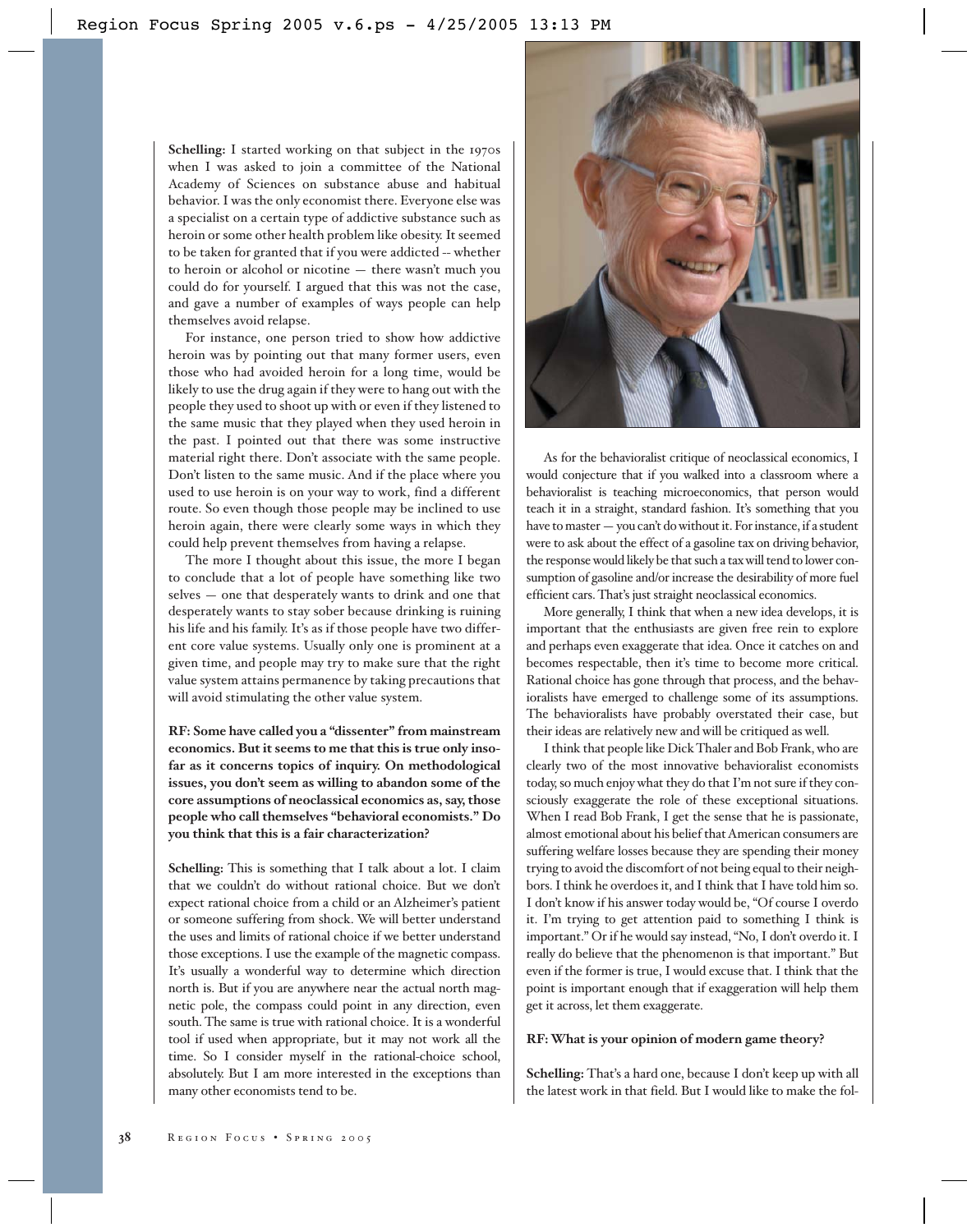lowing broad claims: Economists who know some game theory are much better equipped to handle a lot of important questions than those who don't. But economists who are game theorists tend to be more interested in the mathematics aspect of the discipline than the social sciences aspect. Some economists of the latter group are good at using their theoretical work to examine policy issues. Still, many — and I think this is especially true of young game theorists — tend to think that what will make them famous is their mathematical sophistication, and integrating game theory with behavioral observations somehow will detract from the rigor of their work.

I'll give you an example. I had a student at Harvard named Michael Spence, who a few years ago won the Nobel Prize. Mike wrote a fascinating dissertation about market incentives to engage in excessive competitive expenditure. I was on his committee, and I argued that he needed to do two things. First, summarize the theory in 40 pages. Second, find six to 10 realistic examples to illustrate how the theory worked and why it mattered. He spent much of a year doing that. But in the end, he pub-

lished the 40-page version of his dissertation in a top-tier journal, and used that paper as the first chapter of a book. Both of them got a lot of attention, and led to his appointment to the Harvard faculty.

The reason that I advised him to take this approach was quite simple: If he didn't, other people would and they would get credit for his work because they were able to apply it to real-world questions. I think that other economists, especially young game theorists, can learn from this example. Even very technical work often can be used in an applied manner — and this can benefit the work as well as the economist.

**RF: In 1950, few people would have predicted, I think, that the Cold War would end as peacefully as it did. For example, it is surely notable that the conflict ended without the use of nuclear weapons. Why do you think both sides avoided using means that would have had fairly certain, but catastrophic, consequences?**

**Schelling:** I have written and lectured about this quite a bit. When I give a talk on the subject, I begin by stating, "The most important event of the second half of the 20th centu-

# **Thomas Schelling**

# ➤ **Present Position**

Distinguished University Professor, Department of Economics and School of Public Affairs, University of Maryland

#### ➤ **Previous Faculty Appointments**

Harvard University (1958-1990) and Yale University (1953-1958)

### ➤ **Government Experience**

The White House and Executive Office of the President (1951-1953); Economic Cooperation Administration in Europe (1948-1950); U.S. Bureau of the Budget  $(1945 - 1946)$ 

#### ➤ **Education**

A.B., University of California at Berkeley (1944); Ph.D., Harvard University (1951)

#### ➤ **Selected Publications**

Author or co-author of several books, including *The Strategy of Conflict* (1960); *Micromotives and Macrobehavior* (1978); and *Choice and Consequence* (1984)

### ➤ **Awards and Offices**

Fellow, American Academy of Arts and Sciences; Member, National Academy of Sciences; Past President of the American Economic Association and Eastern Economic Association

ry is one that didn't happen." I think you have to go through the history to understand it fully. In the early 1950s, it was believed that the likelihood of the United States using nuclear weapons was so great that the Prime Minister of Great Britain came to Washington with the express purpose of persuading the Truman administration not to use them. And because the British had been partners in the development of nuclear weapons, their Parliament thought that the Prime Minister had a good right to share in any decision about how they would be used.

As we know, they were not used, but the Eisenhower administration repeatedly asserted that nuclear weapons were just like any other type of weapon, and that they could be used as such. The attitude in the Kennedy and Johnson administrations was quite different. They believed that nuclear weapons were fundamentally different, and their statements helped to build the consensus that their use was taboo — a consensus that may have dissuaded Nixon from using them in Vietnam.

Also, in the 1960s there was a great fear that dozens

of countries would come to possess nuclear weapons. But the nonproliferation efforts were vastly more successful than most people expected. It was thought that Germany was bound to demand them, and that the Japanese couldn't afford to be without them. And then it would spiral down to other countries: the Spanish, the Italians, the Swedes, the South Africans, the Brazilians would all have nuclear weapons. The process by which these countries would acquire them, it was thought, was through nuclear electric power — the reactors would produce enough plutonium to yield weapons. For several reasons, that didn't occur.

Israel's restraint in the 1973 war was also very important, I think. Everyone knew that Golda Meir had nuclear weapons, and she had perfect military targets — two Egyptian armies north of the Suez Canal, with no civilians anywhere near. But she didn't use them. Why? Well, you could say, quite reasonably, that they didn't want to suffer worldwide opprobrium. I think, though, that there was probably another reason. She knew that if she did, the Iranians, the Syrians, and other enemies of Israel would likely acquire them and would not be reluctant to use them. In addition, it was not clear in the late 1970s that the Soviets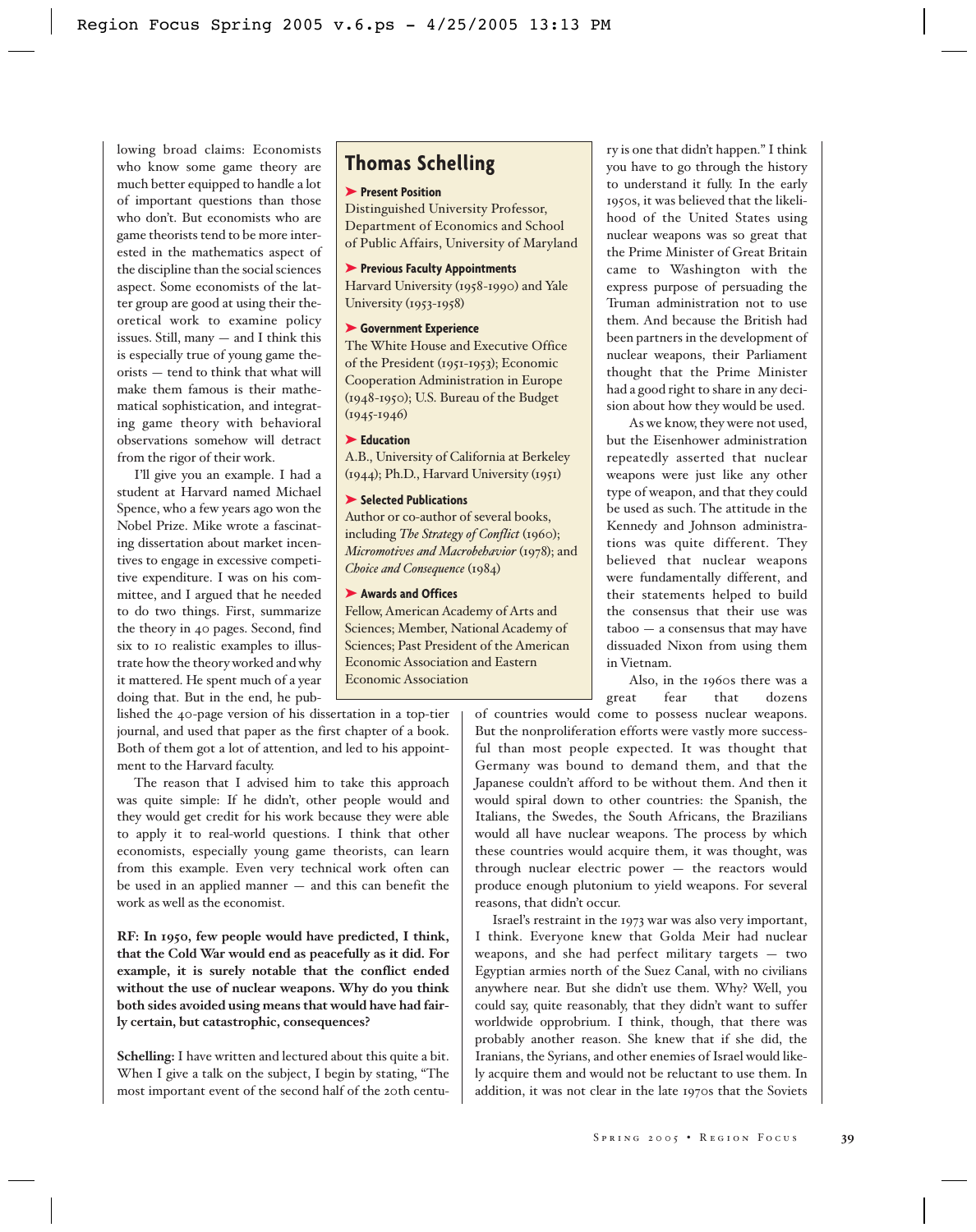shared the nuclear taboo. Yet, they didn't use them in their war against Afghanistan — and this was also very important.

There is a possibility that nuclear weapons will be used in the India-Pakistan dispute. But I'm not especially worried about that. The Indians and the Pakistanis have been involved in nuclear strategic discussions in the West for decades. They have had a long time to think about this, and have watched the U.S.-Soviet negotiations. I think they know that if they were to use nuclear weapons it could easily lead to something beyond their control. So I think that by now the taboo is so firmly entrenched, that it is very unlikely we will see nation-states use nuclear weapons. What we don't know is if that taboo holds for non-state actors. I think that it might, but I don't hold that opinion with much conviction.

**RF: Some policymakers and analysts have argued that diplomacy is much more difficult in today's world than it was during the Cold War because there are now** 

**multiple non-state players who seem to place less value on stability than the Soviets did. How does this change the bargaining game? How can economics inform the current conflict with Islamic terrorists?**

**Schelling:** One big difference is that you simply don't know who the non-state actors are. We have

made a big deal out of Osama bin Laden. But we don't know if he is alive, and if he is alive, whether he still controls the money and organization in the way that he did a few years ago. Also, there are no recognized private channels of communication with non-state actors. If you want to get a message to bin Laden, you either hold a press conference and hope that he will hear it, or send it to him through a secret private channel.

Also, there is a popular notion that deterrence will not work when you are dealing with non-state actors. But I'm not so sure that this is the case. Consider the Taliban. I think that if the leaders of the Taliban had known what type of response the attacks of Sept. 11 would produce from the United States, they would have tried to prevent the attacks. So I think that we should consider what we can do to alienate bin Laden from some of his supporters. You also need to consider what types of weapons they are likely to use and what types of targets they are likely to choose. And we need to determine their objectives.

For instance, we still don't know what the objectives were of the attacks on the World Trade Center, because the effects were so widespread. It killed a lot of people. It produced the largest media coverage of a terrorist attack in history. It demonstrated U.S. vulnerability, while also destroying a symbol of Western capitalism. And it demonstrated the competence and some would say the bravery of the terrorists who were willing to sacrifice themselves. Each of those could have been the principal objective, or there could have been some combination of objectives. But we don't know for sure.

When we think about weapons, many people seem to think that terrorists will use whatever weapon they can get their hands on. But consider the use of, say, smallpox from a cost-benefit analysis. They could release smallpox in New York, Chicago, and San Francisco. But smallpox is a very difficult disease to contain in a world of global travel, and the United States is the country best equipped to deal with an outbreak. Releasing smallpox in the United States, then, could result in many more deaths in poor countries with relatively bad health systems like Indonesia and Pakistan than in the United States. I'm not sure that would be a result the terrorists would welcome. By unleashing such widespread death in the developing world — especially in places where they enjoy support today — they could substantially reduce their approval and assistance from people who are now

The most important event of the second half of the 20th century is one that didn't happen.

their allies. In contrast, anthrax might be a more attractive option because it is not contagious, and its effects could be limited to the United States.

Also, there may be a cultural aspect to this. If releasing a noncontagious toxin in, say, a subway station is considered by large parts of Islamic culture to be a cowardly way to attack your enemy, then this

could be costly to them. It could damage their support in the same way that releasing a contagious toxin could, even though the effects of the actual attack would be much more direct and localized.

**RF: I would like to talk about your famous checkerboard example as it applies to racial segregation. You have written, "A moderate urge to avoid small-minority status may cause a nearly integrated pattern to unravel, and highly segregated neighborhoods to form." Could you describe how this process unfolds?**

**Schelling:** When I started thinking about this question, many American neighborhoods were either mostly white or mostly black. One possible explanation for this, of course, was rampant racism. But I was curious about how this might emerge in a world where racism was not particularly acute, where in fact people might prefer racial diversity.

The process works basically like this. Let's say the racial composition of a neighborhood is 55 percent white and 45 percent black, and that the majority population in the surrounding areas is utterly without prejudice. Then you may get a case where more and more members of the majority group move in. This may be fine with the minority group for a while. They may not mind going from being 45 percent of the population to 35 percent. But at some point — say, when their